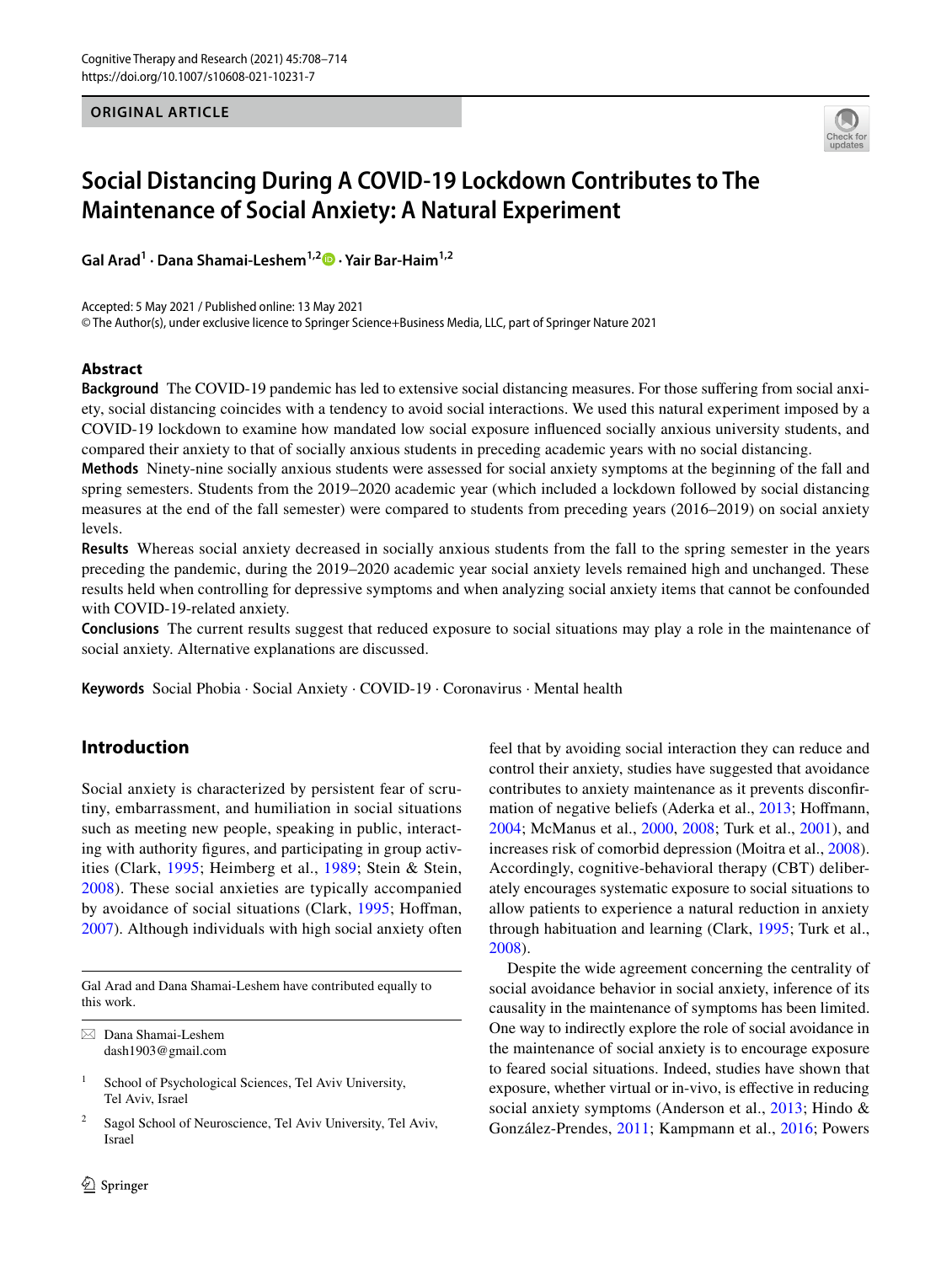et al., [2008](#page-6-11); Rodebaugh et al., [2004\)](#page-6-12). Other studies have attempted direct manipulation of subtle forms of avoidance such as experiential avoidance and safety behaviors (e.g., Kim, [2005;](#page-6-13) McManus et al., [2008](#page-6-5); Morrison & Heimberg, [2013\)](#page-6-14). Instructing socially anxious individuals to engage in safety behaviors, such as avoiding eye contact, led to higher levels of anxiety, poorer performance, and lower positive afect (Langer & Rodebaugh, [2013;](#page-6-15) McManus et al., [2008](#page-6-5)). However, to our knowledge, a direct manipulation to increase full behavioral avoidance of feared situations has not been attempted.

A direct inference of the role of avoidance in the maintenance of social anxiety symptoms may have been achieved through randomized controlled trials (RCT) in which socially anxious participants would be randomly assigned to either a social avoidance condition or a no avoidance condition, testing the effects of social avoidance on symptoms. However, as with many risk factors for psychological and psychiatric conditions, conducting RCTs to infer their causality might be both unethical and impractical (Ohlsson & Kendler, [2020\)](#page-6-16). Given the known clinical benefts of systematic social exposure and the practical necessity to interact with others on daily basis, it would be unreasonable to instruct socially anxious individuals to avoid or minimize social interactions for prolonged periods. However, sometimes reality produces natural experiments, in which variables of interest are infuenced by social or political factors outside of the researchers' control. In natural experiments with "as-if" randomization the study population is divided into groups without their choice or knowledge, thus approximating RCT designs (Ohlsson & Kendler, [2020](#page-6-16)). Here we utilize such a natural experiment to study the potential role of avoidance in the maintenance of social anxiety symptoms in a way that could not have been deliberately designed otherwise.

The COVID-19 pandemic has led governments of many nations to implement home quarantine, lockdown, and social distancing policies. In addition to many deleterious consequences, these measures have led to a drastic reduction in exposure to in-person social situations and in some cases to periods of mandatory avoidance of face-to-face interactions. For university students in Israel, this made the 2019–2020 academic year quite distinctive: the fall semester started regularly with in-class lectures and regular face-to-face interactions, whereas the spring semester was conducted virtually during a 2-month lockdown in which people were restricted to their homes except for medical emergencies or purchasing of basic supplies. While these unique circumstances must have had dramatic infuence on certain people's physical and mental health, their economic circumstances, and their social support (e.g., Bu et al., [2020;](#page-5-3) Fernandes, [2020](#page-5-4); Ghosh et al., [2020;](#page-5-5) Pfeferbaum & North, [2020;](#page-6-17) Usher et al., [2020](#page-6-18)), they also presented a natural, as-if randomized experiment to test the efects of mandated avoidance on social anxiety symptoms in highly socially anxious students.

We measured the severity of social anxiety symptoms of students scoring high on the Liebowitz Social Anxiety Scale (LSAS; Liebowitz, [1987](#page-6-19)) at the beginning of the fall and spring semesters of the 2019–2020 academic year (i.e., before and after the COVID-19-related lockdown), and compared these data to data of socially anxious students from previous years (2016–2019) at parallel time points in which the academic year proceeded normally. Based on the premise that social exposure contributes to a reduction in social anxiety symptoms in socially anxious individuals, we expected that social anxiety symptoms would reduce from the fall to the spring semester in regular academic years, but would remain high and unchanged in the 2019–2020 academic year. To our knowledge, this is the frst study to observe the impact of induced prolonged social avoidance on the maintenance of social anxiety symptoms.

## **Methods**

## **Participants**

Participants were 99 undergraduate freshmen at Tel Aviv University. Extant data from previous years was used, and inclusion criteria were: (1) a high score  $($ > 50) on the LSAS at the beginning of the academic year; and (2) an additional LSAS score collected in the beginning of the spring semester of the same academic year. Data from the social distancing group  $(n=55)$  were collected during the 2019–2020 academic year (6 males, *M*age=22.62, SD=2.36, Range=19–34). Data from the non-social distancing group  $(n=44)$  were collected during the preceding academic years (2016–2019), which did not include any social distancing measures (9 males,  $M_{\text{age}}$ =21.57, SD = 1.90, Range = 17–25). The smaller sample size of the non-social distancing group is a result of reliance on a limited subset of extant data from studies that collected an additional LSAS measurement during the spring semester. The study was approved by the Tel Aviv University Ethics Committee.

### **Data Collection**

At the beginning of the fall semester (Time 1) participants were ofered course credit or payment for flling out the Liebowitz Social Anxiety Scale (LSAS, Liebowitz, [1987\)](#page-6-19). Participants whose scores indicated high levels of social anxiety (Total LSAS score > 50) were contacted again at the beginning of the spring semester (Time 2) and were requested to complete the LSAS again and an additional depression questionnaire in return for additional compensation.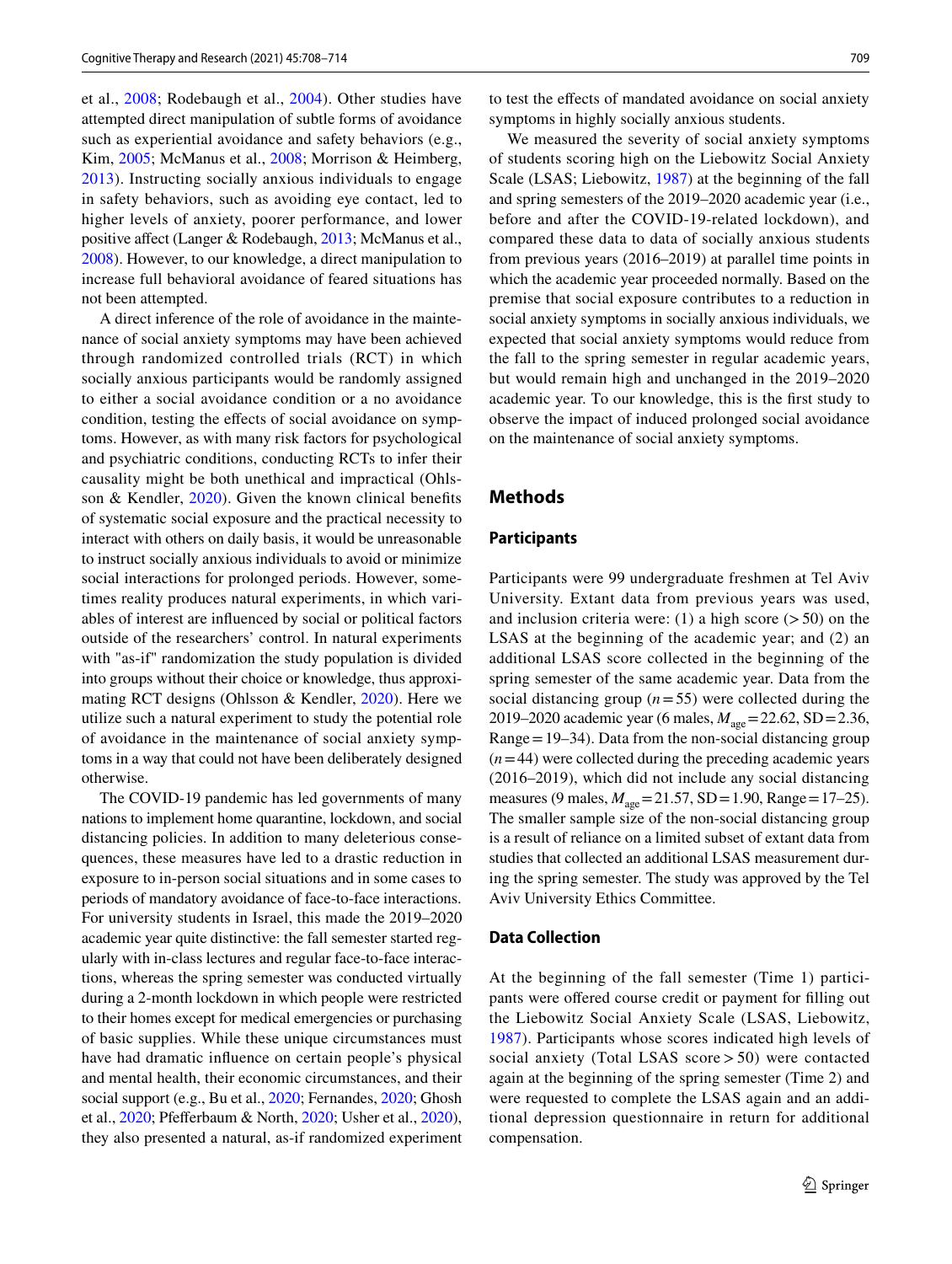#### **Measures**

Social anxiety was measured using the LSAS, a self-report questionnaire listing 24 social situations, each rated on two sub-scales (level of fear and level of avoidance) ranging 0–3. The LSAS has strong psychometric properties (Baker et al., [2002](#page-5-6); Heimberg et al., [1999](#page-6-20)). Mean Cronbach's alpha in the current sample was 0.87. An inclusion cutoff score was set at 50 as this LSAS score represents an optimal balance between specifcity and sensitivity for diagnosis of social anxiety disorder (Mennin et al., [2002\)](#page-6-21). To adapt the questionnaire to the COVID-19 reality, participants were instructed to refer to items describing social interactions even if those interactions were conducted virtually (e.g., via teleconferencing or telephone).

Depression symptoms at Time 2 were measured using the Patient Health Questionnaire (PHQ-9; Kroenke et al., [2001](#page-6-22)), a 9-item self-report questionnaire ranging 0–27, with higher scores indicating greater depression. Mean Cronbach's alpha in the current sample was 0.89. PHQ-9 data were available for all participants in the social distancing group and for 35 out of the 44 participants from the non-social distancing group.

Finally, the social distancing group self-reported on three additional items focused on potentially acute impact of the COVID-19 pandemic on their personal lives: (1) "Have you lost your job following the COVID-19 outbreak?", (2) "Were you found positive for the COVID-19 virus?", and (3) "Were any of your frst-degree relatives found positive for the COVID-19 virus?".

#### **Data Analysis**

To test for potential group diferences in social anxiety between the two participant pools from which we drew our high socially anxious samples, an independent samples *t*-test with LSAS total score as the dependent variable was conducted. To assess the infuence of social distancing on changes in social anxiety severity we conducted a repeated-measures analysis of variance (ANOVA) on LSAS scores, with time (Time 1, Time 2) as a within-subject factor and group (social distancing, non-social distancing) as a between-subjects factor. Additional ANOVAs were conducted separately for the LSAS sub-scales of fear and avoidance. Because of a potential confound between COVID-19-related anxiety and social anxiety in participants' responses to specifc LSAS items (e.g., going to a party, urinating in a public bathroom), we repeated the abovedescribed analyses using only LSAS items that should not have been infuenced by health concerns. Items chosen were those describing social situations that should not pose a risk of potential infection, either due to their nature or because they can be conducted virtually (e.g., speaking on the phone

to a stranger; for the full list of selected LSAS items see  $<sup>1</sup>$  $<sup>1</sup>$  $<sup>1</sup>$ ).</sup> In addition, because preliminary analyses indicated betweengroup diferences in age and in Time 2 PHQ-9 depression scores, we performed additional analyses of covariance (ANCOVA) for signifcant fndings, introducing age and PHQ-9 scores as covariates. To gauge the potential impact of acute pandemic-related consequences on our results, we repeated the above-described analyses excluding data from two participants who reported either losing their job due to COVID-19 restrictions or who reported that a frst-degree relative was found COVID-19 positive. Finally, because our samples included considerably more females than males, we repeated all analyses using data from female participants only.

## **Results**

No diference was noted between the LSAS scores of the student pools from which the socially anxious participants in the social distancing (*n*=333, *M*=39.24, SD=24.05) and the no social distancing ( $n = 878$ ,  $M = 40.10$ , SD = 20.86) groups were drawn  $(t(1209) = 0.61, p = 0.54, Cohen's$  $d = 0.04$ ).

Demographics and questionnaire data by group are provided in Table [1](#page-3-0). The social distancing group was slightly older on average than the non-social distancing group  $(t(97)=2.40, p=0.02, \text{Cohen's } d=0.49)$ . In addition, the social distancing group exhibited higher PHQ-9 scores than the non-social distancing group,  $(t(87)=3.84, p<0.001,$ Cohen's *d*=0.84). No gender diference was noted between the groups. Among the social distancing group, one participant had lost her job due to the pandemic, one participant reported to have a frst degree relative found positive for COVID-19, and none of the participants were found positive for COVID-19 themselves.

Results for LSAS total scores by group and time are presented in Fig. [1.](#page-3-1) A group-by-time interaction was noted  $(F(1,97)=23.99, p < 0.00001,$  partial  $\eta^2 = 0.20$ ), indicating diferential change across time in the severity of social anxiety between the two groups. Follow-up analyses indicated that while LSAS scores reduced signifcantly between Time 1 and Time 2 for the non-social distancing group  $(t(43)=7.4$ ,

<span id="page-2-0"></span><sup>&</sup>lt;sup>1</sup> The LSAS items that are supposedly unaffected by COVID-19 related anxiety: Telephoning in public; talking to people in authority; acting, performing or giving a talk in front of an audience; working while being observed; writing while being observed; calling someone you don't know very well; being the center of attention; speaking up at a meeting; taking a written test; expressing appropriate disagreement or disapproval to people you don't know very well; looking at people you don't know very well in the eyes; giving a report to a group; returning goods to a store where returns are normally accepted; resisting a high pressure salesperson.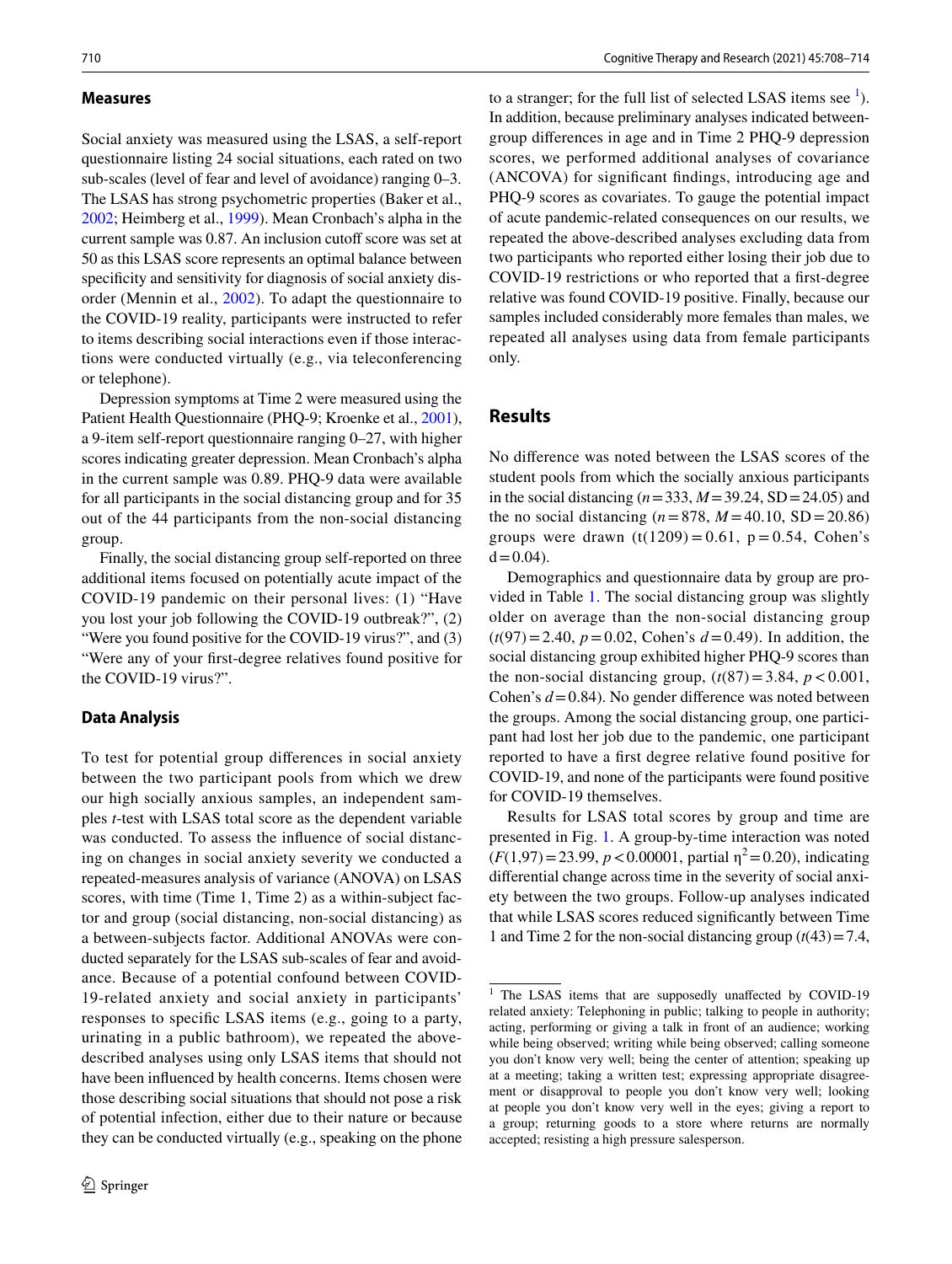<span id="page-3-0"></span>**Table 1** Demographic characteristics and social anxiety symptoms by group at Times 1 and 2

| Variable                    | Social distancing<br>group |       | Non-social dis-<br>tancing group |       |
|-----------------------------|----------------------------|-------|----------------------------------|-------|
|                             | M                          | SD    | M                                | SD    |
| Age (years)                 | 22.62                      | 2.36  | 21.57                            | 1.90  |
| Gender ratio (W:M)          | 49:6                       |       | 35:9                             |       |
| $PHQ-9$ (time 2)            | 11.59                      | 6.63  | 6.89                             | 3.61  |
| LSAS total score Time 1     | 69.60                      | 13.13 | 67.36                            | 10.66 |
| LSAS total score Time 2     | 70.62                      | 18.65 | 53.51                            | 15.83 |
| LSAS-fear score Time 1      | 36.36                      | 7.73  | 34.16                            | 7.96  |
| LSAS-fear score Time 2      | 37.86                      | 10.29 | 27.04                            | 8.78  |
| LSAS-avoidance score Time 1 | 33.24                      | 7.22  | 32.82                            | 6.06  |
| LSAS-avoidance score Time 2 | 33.11                      | 10.90 | 26.47                            | 8.91  |

*Note.* PHQ-9=Patient Health Questionnaire-9; LSAS=Liebowitz Social Anxiety Scale



<span id="page-3-1"></span>**Fig. 1** Mean LSAS scores by Time and Group. Higher values indicate higher LSAS scores. Error bars denote standard error of the mean. *LSAS* Liebowitz Social Anxiety Scale. Time 1 refers to the beginning of the fall semester, whereas Time 2 refers to the beginning spring semester

 $p < 0.001$ , Cohen's  $d = 1.12$ ), no change in LSAS scores was evident in the social distancing group  $(t(54) = -0.45)$ ,  $p=0.66$ , Cohen's  $d=-0.06$ ). In addition, no difference was noted between the groups at Time 1  $(t(97) = -0.91, p = 0.36,$ Cohen's  $d = -0.19$ ), and a significant difference was noted at Time 2 (*t*(97)= −5.08, *p*<0.0001, Cohen's *d*=− 1.03). Additional analyses using the PHQ-9 as a covariate revealed the same pattern, with a signifcant group-by-time interaction  $(F(1,86) = 16.86, p < 0.0001,$  partial  $\eta^2 = 0.16$ ), no diference between the groups on LSAS scores at Time 1  $(F(1,86)=0.01, p=0.92, \eta^2=0.001)$  and a significant difference at Time 2 (F(1,86) = 15.71,  $p < 0.001$ ,  $\eta^2 = 0.15$ ).

Additional analysis for the LSAS items that are potentially unafected by COVID-19-related anxiety indicated similar results, with a signifcant group-by-time interaction  $(F(1,97) = 18.88, p < 0.0001,$  partial  $\eta^2 = 0.16$ ). For the non-social distancing group, LSAS scores reduced signifcantly from Time 1 to Time 2  $(t(43) = 6.99, p < 0.00001,$ Cohen's  $d = 1.05$ ), whereas for the social distancing group LSAS scores remained unchanged  $(t(54)=0.44, p=0.66,$ Cohen's  $d = 0.06$ ). No difference between the groups was noted at Time 1 (*t*(97) = −0.38, *p* = 0.71, Cohen's  $d = -0.08$ ) and a significant difference emerged at Time 2 (*t*(97)= −3.94, *p*<0.001, Cohen's *d*= −0.79). Results remained similar when introducing the PHQ-9 scores at Time 2 as a covariate.

Analysis using data from female participants only (*n*=84) revealed similar results, with a signifcant group-by-time interaction  $(F(1,82)=25.57, p<0.00001,$  partial  $\eta^2=0.24$ ). As in the general analyses, LSAS scores reduced signifcantly for the no social distancing group from Time 1 to Time 2 (*t*(34)=7.51, *p*<0.00001, Cohen's *d*=1.27), with no change in the social distancing group  $(t(48) = -0.55)$ ,  $p=0.59$ , Cohen's  $d=-0.08$ ). No difference between the groups emerged at Time 1 ( $t(82) = -0.11$ ,  $p = 0.92$ , Cohen's  $d = -0.02$ ) and a significant difference emerged at Time 2 (*t*(82)= −4.59, *p*<0.0001, Cohen's *d*= −1.02).

Additional analysis excluding participants who were directly influenced by the pandemic  $(n=2)$  also indicated similar results, with a signifcant group-by-time interaction  $(F(1,95)=22.66, p<0.00001,$  partial  $\eta^2=0.19$ ), no difference between the groups at Time 1  $(t(95) = -0.71, p = 0.48,$ Cohen's  $d = -0.14$ ) and a significant difference at Time 2 (*t*(95)= −4.92, *p*<0.00001, Cohen's *d*= −1.003). LSAS scores reduced signifcantly from Time 1 to Time 2 for the no social distancing group  $(t(43)=7.4, p<0.00001,$  Cohen's  $d=1.12$ ), and no reduction emerged for the social distancing group  $(t(52) = -0.34, p = 0.74, \text{Cohen's } d = -0.05)$ .

Separate analyses of the LSAS fear and avoidance subscales revealed signifcant group-by-time interactions for both (Fear:  $F(1,97) = 22.13$ ,  $p < 0.0001$ , partial  $\eta^2 = 0.19$ ; Avoidance:  $F(1,97) = 12.48$ ,  $p = 0.001$ , partial  $\eta^2 = 0.11$ ). Follow-up analyses indicated no change from Time 1 to Time 2 for the social distancing group on neither of the subscales (Fear: *t*(54)= −0.83, *p*=0.41, Cohen's *d*= −0.11; Avoidance:  $t(54) = 1.00$ ,  $p = 0.92$ , Cohen's  $d = 0.01$ ), whereas scores of both subscales decreased significantly from Time 1 to Time 2 for the no social distancing group (Fear: *t*(43)=7.60, *p*<0.00001, Cohen's *d*=1.14; Avoidance: *t*(43)=5.45, *p*<0.00001, Cohen's *d*=0.82). No difference between groups was evident in Time 1 for neither of the subscales (Fear:  $t(97) = -1.39$ ,  $p = 0.17$ , Cohen's *d*= −0.28; Avoidance: *t*(97)= −0.31, *p*=0.76, Cohen's  $d = -0.06$ ), whereas a significant difference between groups was noted at Time 2 (Fear: *t*(97) = −5.81, *p* < 0.00001, Cohen's *d*= −1.18; Avoidance: *t*(97)= −3.26, *p*=0.002, Cohen's  $d = -0.66$ ).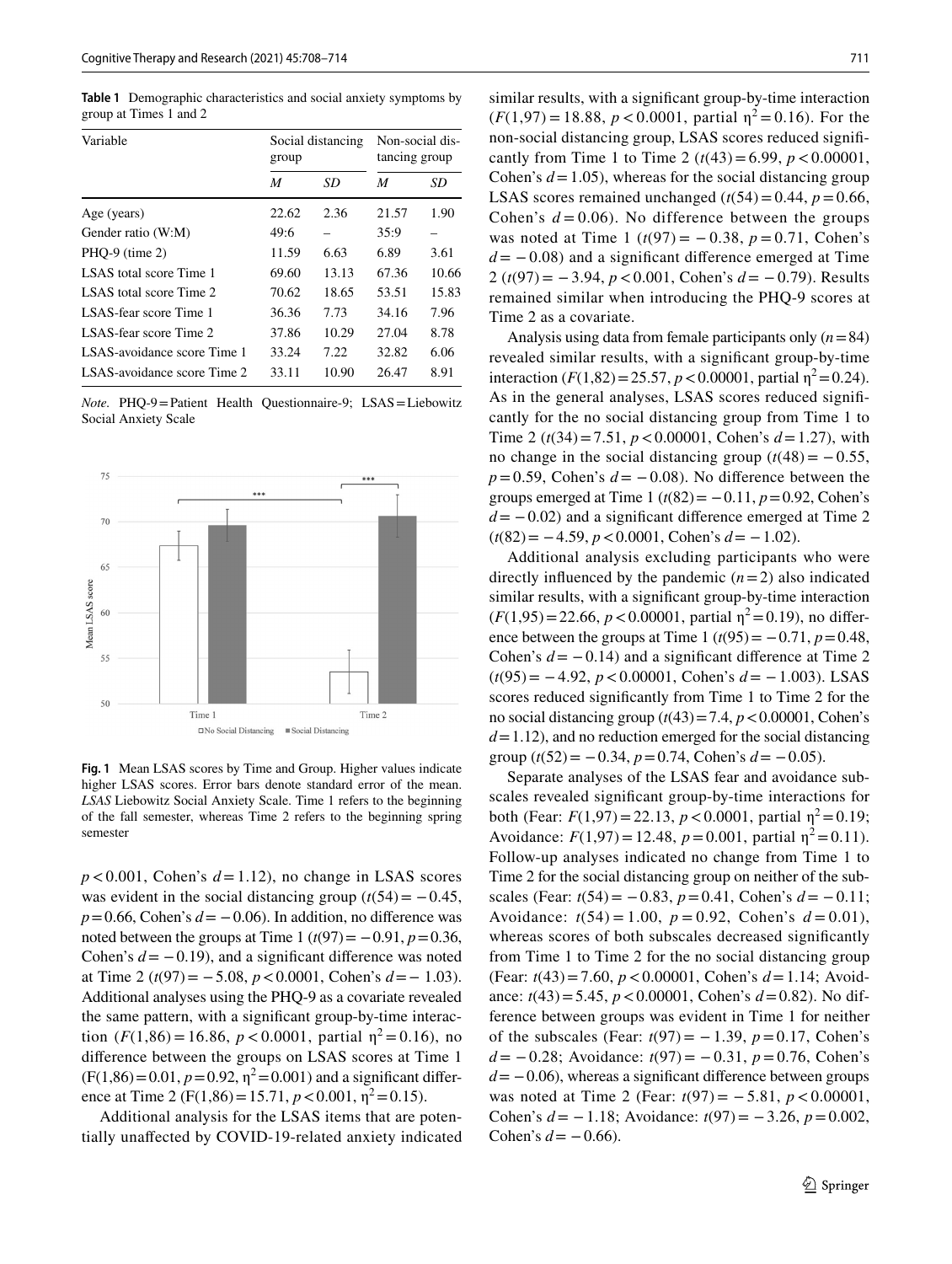Introducing PHQ-9 depression scores at Time 2 as a covariate again produced the same results pattern, with significant group-by-time interactions for both scales (Fear:  $F(1,86) = 17.06$ ,  $p < 0.0001$ , partial  $\eta^2 = 0.17$ ; Avoidance:  $F(1,86) = 7.63$ ,  $p < 0.01$ , partial  $\eta^2 = 0.08$ ). Differences between the groups remained nonsignificant for both subscales at Time 1 (Fear:  $F(1,86) = 0.006$ ,  $p = 0.94$ ,  $\eta^2$  < 0.0001; Avoidance: *F*(1,86) = 0.09, *p* = 0.77,  $\eta^2$  = 0.001), and were significant at Time 2 (Fear:  $F(1,86) = 18.94$ ,  $p < 0.0001$ ,  $\eta^2 = 0.18$ ; Avoidance:  $F(1,86) = 7.16$ ,  $p < 0.01$ ,  $\eta^2$  = 0.08). Repeating these analyses for female participants only and excluding participants who were directly afected by the COVID-19 pandemic revealed the same pattern of results. Results for all analyses also remained the same when age was introduced as a covariate.

# **Discussion**

This study examined the efects of social distancing on symptom severity over time among socially anxious undergraduate university students in a natural as-if randomized experiment. Results indicate that during a regular academic year with no required social distancing, social anxiety symptoms decreased over time, whereas following social distancing and a lockdown symptoms remained high and unchanged. These results are consistent with extant cognitive-behavioral models of social anxiety, as well as with fndings from clinical studies highlighting the importance of avoidance of social situations in the maintenance of social anxiety symptoms (Clark & Wells, [1995](#page-5-0); Hoffmann, [2007](#page-6-2); Aderka et al., [2013\)](#page-5-1). According to cognitive-behavioral theories, during exposure to social situations corrective information about the feared situation is being learned (Heimberg, [2002](#page-6-23)), aiding a natural anxiety reduction process to take place (Turk, et al., [2008\)](#page-6-8). Such cognitive processes have been shown to occur even following exposure alone without any additional intervention (Powers et al., [2008](#page-6-11); Rodebaugh et al., [2004\)](#page-6-12). It therefore stands to reason that an active restriction of natural exposure through mandated social distancing would prevent such naturally occurring reduction in social anxiety. The current fndings strengthen this understanding.

The current fndings also correspond with recent fndings from research on interpersonal distance, suggesting that socially anxious individuals feel uncomfortable at closer interpersonal distances and tend to avoid them (Givon-Benjio & Okon-Singer, [2020](#page-6-24); Kroczek et al., [2020](#page-6-25); Perry et al., [2013\)](#page-6-26). Such avoidance and safety behaviors are often perceived by socially anxious individuals as helpful in managing anxiety but may actually be harmful (McManus et al., [2008](#page-6-5)). The current fndings suggest that mandated social distancing may coincide with the personal distancing

preferences of socially anxious individuals but might interfere with naturally occurring symptom reduction.

Notably, while the reduction in symptoms during regular academic years was signifcant, it did not eliminate social anxiety in the highly anxious students and the average total LSAS score remained above the set clinical threshold of 50. This indicates that although the exposure required by routine daily social interactions may keep certain levels of social anxiety at bay, it is far from sufficient to control such symptoms. Specialized treatments targeting behavioral and experiential avoidance are necessary to achieve signifcant clinical relief, as supported by diferent clinical trials (Mayo-Wilson et al., [2014](#page-6-27); Powers et al., [2008](#page-6-11)). It is also interesting to note that fear and avoidance levels were similarly afected by the taken social distancing measures, strengthening the notion that these two aspects of social anxiety (fear and avoidance) are strongly intertwined (Heimberg et al., [1999](#page-6-20)). It is possible that examining fear and avoidance at multiple time points throughout the social distancing period or at a follow-up time point would have revealed more nuanced relations between the two sub-scales (Aderka et al., [2013](#page-5-1)).

Certain limitations, stemming mostly from the naturalistic nature of the current study, should be considered. First, the COVID-19 pandemic affected different aspects of daily life and mental well-being making it difficult to reduce its infuence to a single factor such as social avoidance (Brooks et al., [2020\)](#page-5-7). Although we could not control for the general stress caused by the COVID-19 outbreak, it appears from the limited data we collected that none of the participants in the study were diagnosed with COVID-19, and over 98% were not afected economically by the pandemic. Excluding participants who lost their job or had a frst degree relative diagnosed with COVID-19 from analyses suggested the same results pattern. Second, this study relies on the LSAS, which offers limited evaluation of the underlying reasons for fear and avoidance of social interactions. This limitation of the LSAS is important in the context of the COVID-19 pandemic, which might have caused social withdrawal due to reasons other than social anxiety, and most prominently fear of infection. This alternative explanation is somewhat mitigated given the similar pattern of results obtained when using LSAS items that are unlikely afected by COVID-19-related anxiety. Third, and in the same vein, social anxiety is highly comorbid with other anxiety disorders (Barlow et al., [1986;](#page-5-8) Davidson et al., [1993;](#page-5-9) Sanderson et al., [1990](#page-6-28)) and with depression (Brown & Barlow, [1992](#page-5-10); Kessler et al., [1994;](#page-6-29) Ruscio et al., [2008](#page-6-30)), therefore, an alternative explanation to the current fndings may be that a portion of our participants experienced other comorbid anxiety or depression symptoms, that were potentially enhanced by the pandemic and exacerbated social anxiety symptoms specifcally among the social distancing group. Unfortunately, measurements of other anxiety symptoms beyond social anxiety are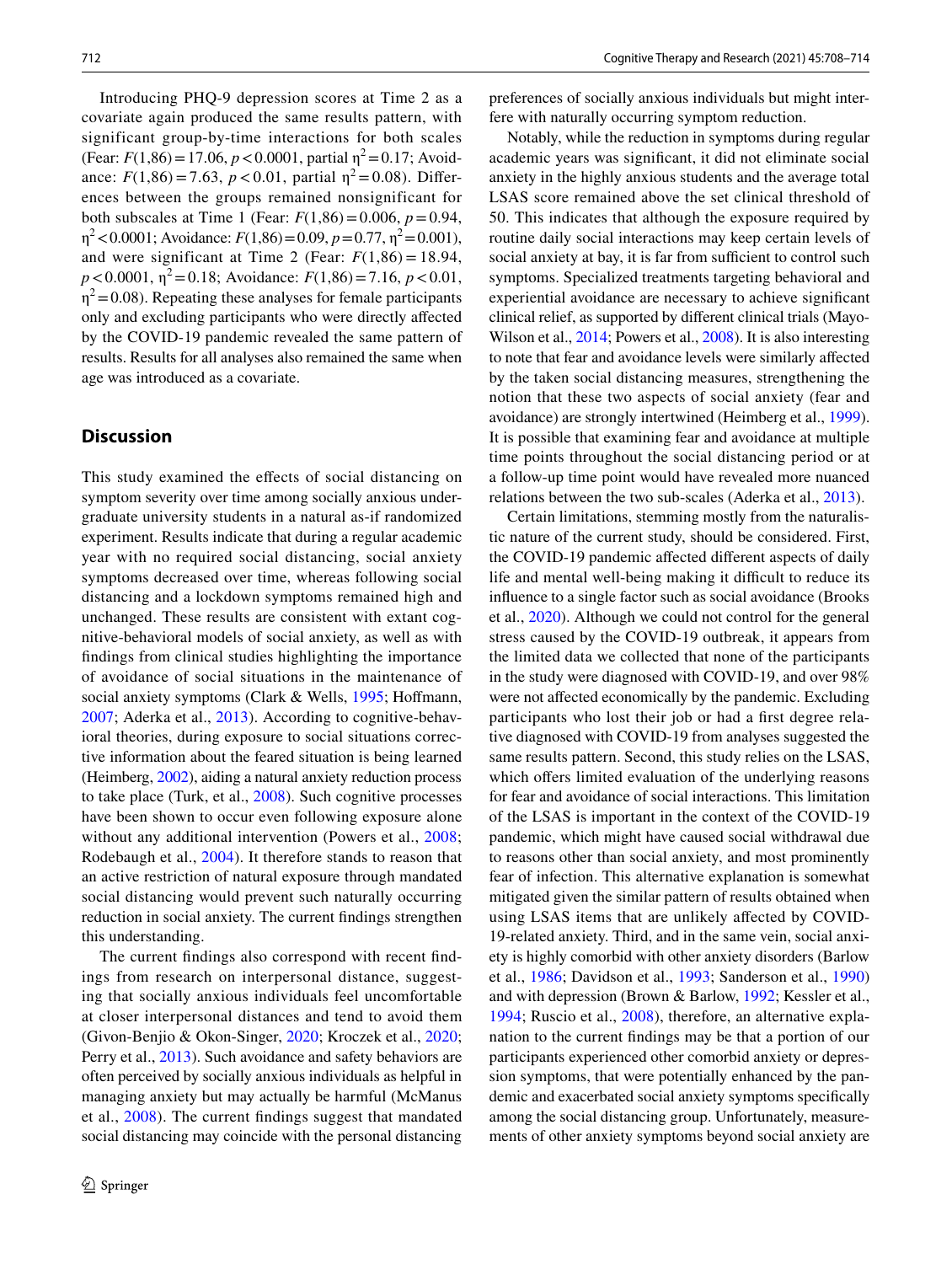not available. This lack of information regarding anxiety comorbidity is a limitation of the current report. The current results do suggest that the observed efects on social anxiety symptoms are not explained by elevated depressive symptoms, suggesting that social distancing played a unique role in maintaining social anxiety symptoms beyond the infuence of depression. Fourth, the actual social behavior of participants before and during the mandated social distancing period was not assessed. We relied on the premise that participants in the social distancing group indeed reduced social interactions as instructed, and that participants in both groups had similar social behaviors in the absence of social distancing. It is possible, however, that between-groups heterogeneity existed which was not directly measured. Fifth, instructions for the LSAS were modifed for the social distancing group during the spring semester (i.e., to consider virtual encounters as well as face-to-face encounters). In our view, these modifed instructions were necessary to capture the unique situation created by social distancing and the extensive use of online rather than face-to-face learning. However, this modifcation may have afected the results. Finally, the sample size in the current study is modest and the number of male participants is small, factors that might have limited the statistical power to detect more nuanced between-groups and between gender diferences. Future studies could examine larger and more balanced samples to ascertain the generalizability of the current fndings.

## **Conclusions**

Although extensive work has been done on the benefts of social exposure for social anxiety symptoms, to our knowledge this is the frst study to examine the role of extensively induced behavioral avoidance in the maintenance of these symptoms. Results show that a mandated reduction in social interaction is responsible, at least in part, for disruptions in normal processes of symptom reduction through mundane daily exposure. These results are in line with current theories of social anxiety and highlight the vulnerability of socially anxious individuals to social distancing measures.

**Acknowledgements** We would like to thank the participants who took part in this study. We would like to thank Gal Avshari, Nisan Shefi and Yuval Gaon for their help in data collection.

**Authors Contributions** All authors contributed to the study conceptualization and design. Data collection and analysis were performed by GA and DS-L, and reviewed by YB-H. Manuscript writing and preparation were conducted by GA and DS-L, and then reviewed and edited by YB-H. All authors read and approved the fnal manuscript. Funding acquisition was conducted by YB-H.

**Funding** This research was supported by the Israel Science Foundation (Grant# 1811/17).

**Data Availability** The datasets generated during and/or analysed during the current study are available in the OSF repository, [https://osf.io/](https://osf.io/t34yu/?view_only=111c547d7e854741a34a8767834afcb1) [t34yu/?view\\_only=111c547d7e854741a34a8767834afcb1](https://osf.io/t34yu/?view_only=111c547d7e854741a34a8767834afcb1)

#### **Declarations**

**Conflict of interest** The authors declare that they have no confict of interest.

**Ethics Approval** All procedures performed in this study involving human participants were in accordance with the ethical standards of the institutional and/ or national research committee and with the 1964 Helsinki declaration and its later amendments or comparable ethical standards. The study was approved by the Tel Aviv University Ethics Committee.

**Informed Consent** Informed consent was obtained from all individual participants included in the study.

## **References**

- <span id="page-5-1"></span>Aderka, I. M., McLean, C. P., Huppert, J. D., Davidson, J. R., & Foa, E. B. (2013). Fear, avoidance and physiological symptoms during cognitive-behavioral therapy for social anxiety disorder. *Behaviour Research and Therapy, 51*(7), 352–358
- <span id="page-5-2"></span>Anderson, P. L., Price, M., Edwards, S. M., Obasaju, M. A., Schmertz, S. K., Zimand, E., & Calamaras, M. R. (2013). Virtual reality exposure therapy for social anxiety disorder: A randomized controlled trial. *Journal of Consulting and Clinical Psychology, 81*(5), 751
- <span id="page-5-6"></span>Baker, S. L., Heinrichs, N., Kim, H. J., & Hofmann, S. G. (2002). The Liebowitz social anxiety scale as a self-report instrument: A preliminary psychometric analysis. *Behaviour Research and Therapy, 40*(6), 701–715
- <span id="page-5-8"></span>Barlow, D. H., Dinardo, P. A., Vermilyea, B. B., Vermilyea, J., & Blanchard, E. B. (1986). Co-morbidity and depression among the anxiety disorders: Issues in diagnosis and classifcation. *Journal of Nervous and Mental Disease., 174*, 63–72
- <span id="page-5-7"></span>Brooks, S. K., Webster, R. K., Smith, L. E., Woodland, L., Wessely, S., Greenberg, N., & Rubin, G. J. (2020). The psychological impact of quarantine and how to reduce it: Rapid review of the evidence. *The Lancet, 395*(10227), 912–920
- <span id="page-5-10"></span>Brown, T. A., & Barlow, D. H. (1992). Comorbidity among anxiety disorders: implications for treatment and DSM-IV. *Journal of Consulting and Clinical Psychology, 60*, 835–844
- <span id="page-5-3"></span>Bu, F., Steptoe, A., & Fancourt, D. (2020). Who is lonely in lockdown? Cross-cohort analyses of predictors of loneliness before and during the COVID-19 pandemic. *Public Health, 186*, 31–34
- <span id="page-5-0"></span>Clark, D. M. (1995). A cognitive model. In F. R. Schneier (Ed.), *Social phobia: Diagnosis, assessment, and treatment.* (pp. 69–73). New York: The Guilford Press.
- <span id="page-5-9"></span>Davidson, J. R., Hughes, D. L., George, L. K., & Blazer, D. G. (1993). The epidemiology of social phobia: fndings from the Duke Epidemiological Catchment Area Study. *Psychological Medicine, 23*(3), 709–718
- <span id="page-5-4"></span>Fernandes, N. (2020). Economic efects of coronavirus outbreak (COVID-19) on the world economy. *SSRN Journal*. [https://doi.](https://doi.org/10.2139/ssrn.3557504) [org/10.2139/ssrn.3557504](https://doi.org/10.2139/ssrn.3557504)
- <span id="page-5-5"></span>Ghosh, A., Arora, B., Gupta, R., Anoop, S., & Misra, A. (2020). Efects of nationwide lockdown during COVID-19 epidemic on lifestyle and other medical issues of patients with type 2